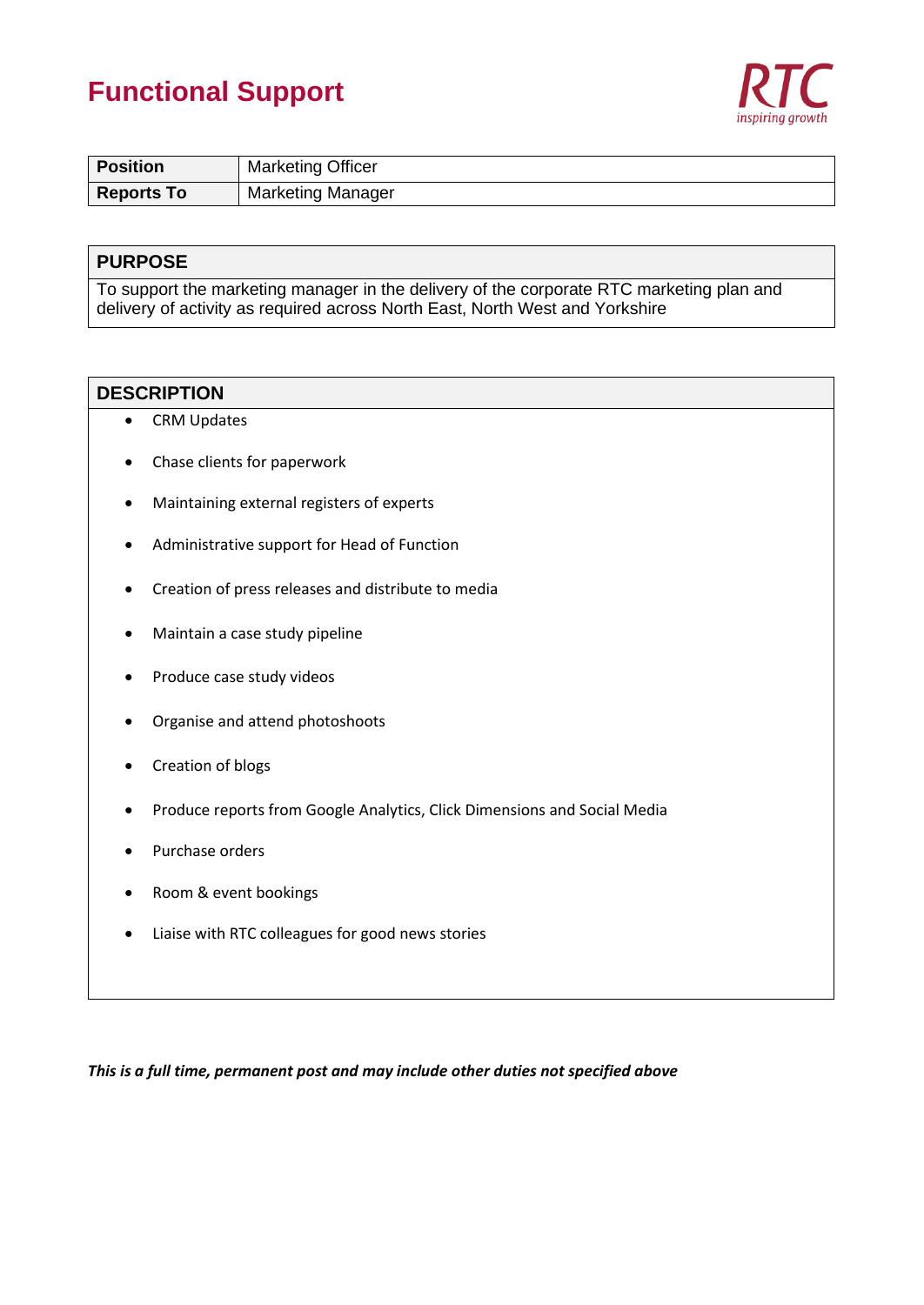# **Functional Support**



### **Specific Requirements**

|                                     | <b>Essential</b>                                                                                                                                                                                                                                                                                                                                        | <b>Desirable</b>                                                                                                                         |
|-------------------------------------|---------------------------------------------------------------------------------------------------------------------------------------------------------------------------------------------------------------------------------------------------------------------------------------------------------------------------------------------------------|------------------------------------------------------------------------------------------------------------------------------------------|
| Qualifications/<br><b>Education</b> | Educated to degree level or<br>$\bullet$<br>equivalent in<br>marketing/journalism or public<br>relations                                                                                                                                                                                                                                                |                                                                                                                                          |
| <b>Skills/Training</b>              | Competent in use of Google<br>$\bullet$<br>Analytics<br>Competent in the use of social<br>media paid for advertising<br>campaigns<br>Competent at creating and<br>distributing e- mailers<br>Ability to update websites with<br>content                                                                                                                 | Photography<br>SEO knowledge                                                                                                             |
| <b>Experience</b>                   | Experience in a marketing role with<br>$\bullet$<br>evidence of the ability to work<br>dynamically, independently and as<br>part of a team<br>A good understanding and<br>experience of successfully using<br>Social Media for marketing<br>Developed knowledge of successful<br>marketing networks and approaches<br>Ability to work on own initiative | Some knowledge or experience<br>$\bullet$<br>of European Regional<br>Development Funds branding<br>requirements would be an<br>advantage |
| <b>Other</b>                        | A full driving licence and willingness<br>$\bullet$<br>to travel and work outside normal<br>business hours with occasional<br>overnight stays                                                                                                                                                                                                           |                                                                                                                                          |